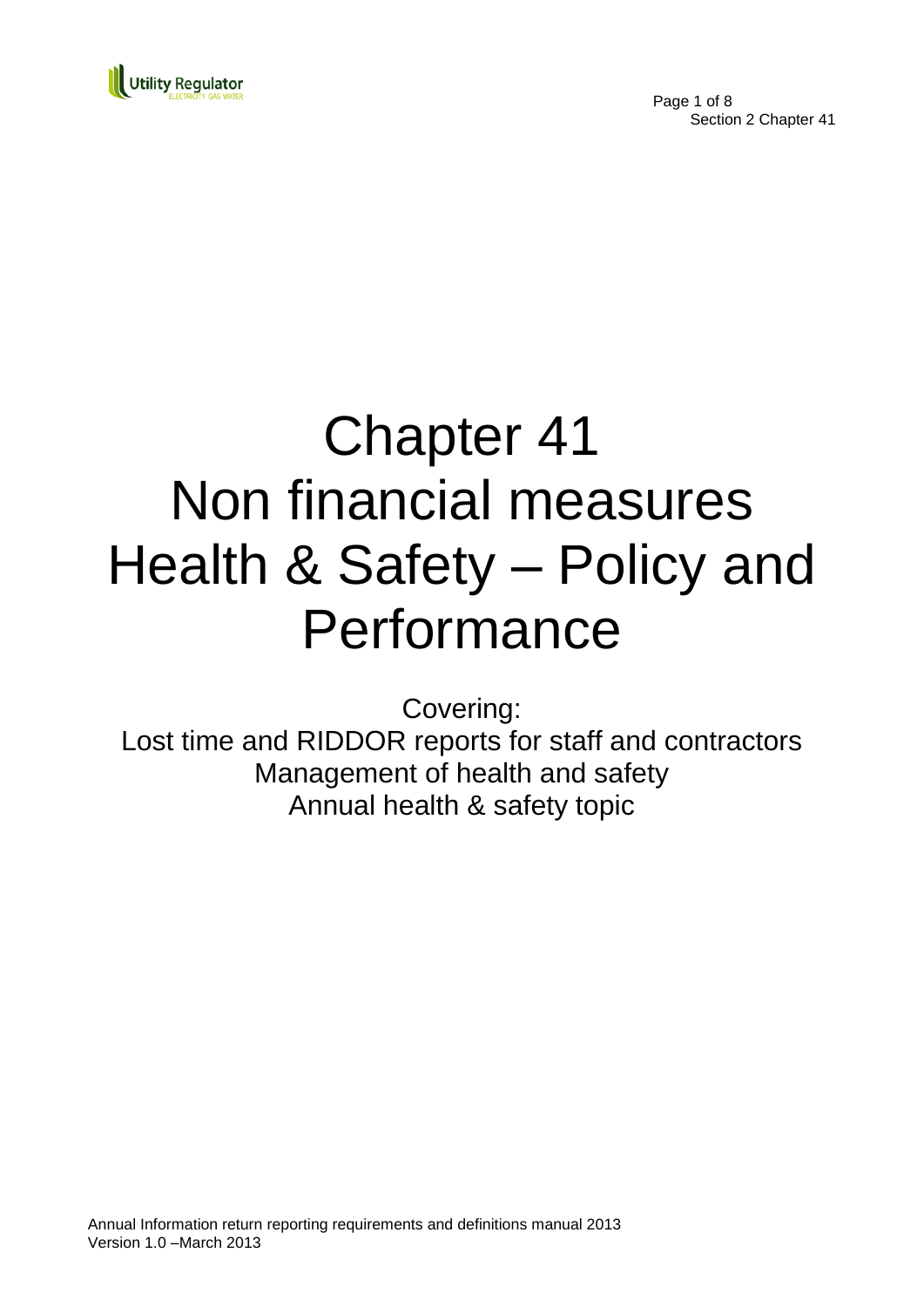

# **Non financial measures Chapter 41 Key outputs – Health and Safety Policy and Performance**

#### **Introduction**

Seeking efficiencies is an essential aspect of managing business. Equally essential is the maintenance and, where necessary, improvement of health and safety performance of both directly employed staff and contractors' staff working on company operational core activities.

In order to monitor this Health and Safety performance, the Utility Regulator requires the company to complete the following:

 A set of health and safety statistics and related commentary to be submitted with the Annual Information return;

The requirements for NI Water are described below and in the line definitions for table 41.

#### **Health & Safety Statistics**

The aim is to establish trends for the regulated business over several years, which will enable the company and their contractors to demonstrate their improving health and safety performance.

Table 41 collects health and safety information for all company employees (as recorded on the company payroll) and those employees of the company's contractors engaged in operational core activities. There are two blocks of information for each category. The first block records lost time due to sickness, accident and occupational ill health, and the incidence of occupational ill health. The second block records RIDDOR\* reports information.

#### **Lost time due to sickness, accidents and incidence of occupational ill health**

Lines 1 and 10 record the company's and contractors' employee totals (full time equivalents) respectively. The company should describe in its commentary the methodology adopted to derive this figure.

Lines 2 and 11 record total days lost due to accidents and total sickness absence, including occupational ill health.

Lines 3 and 12 record the total number of days lost as a rate per 1,000 employees (full time equivalents).

Lines 4 and 13 record the number of incidents of occupational ill health. Occupational ill health topics are:

- Musculo-skeletal disorders (including work-related upper limb disorders);
- Hand-arm vibration syndrome;
- Stress;

1

- Work related infections; and
- Noise induced hearing loss.

Lines 5 and 14 record the incidents of occupational ill health as a rate per 1,000 employees (full time equivalents).

<sup>\*</sup> The Reporting of Injuries, Diseases and Dangerous Occurrences Regulations (Northern Ireland) 1997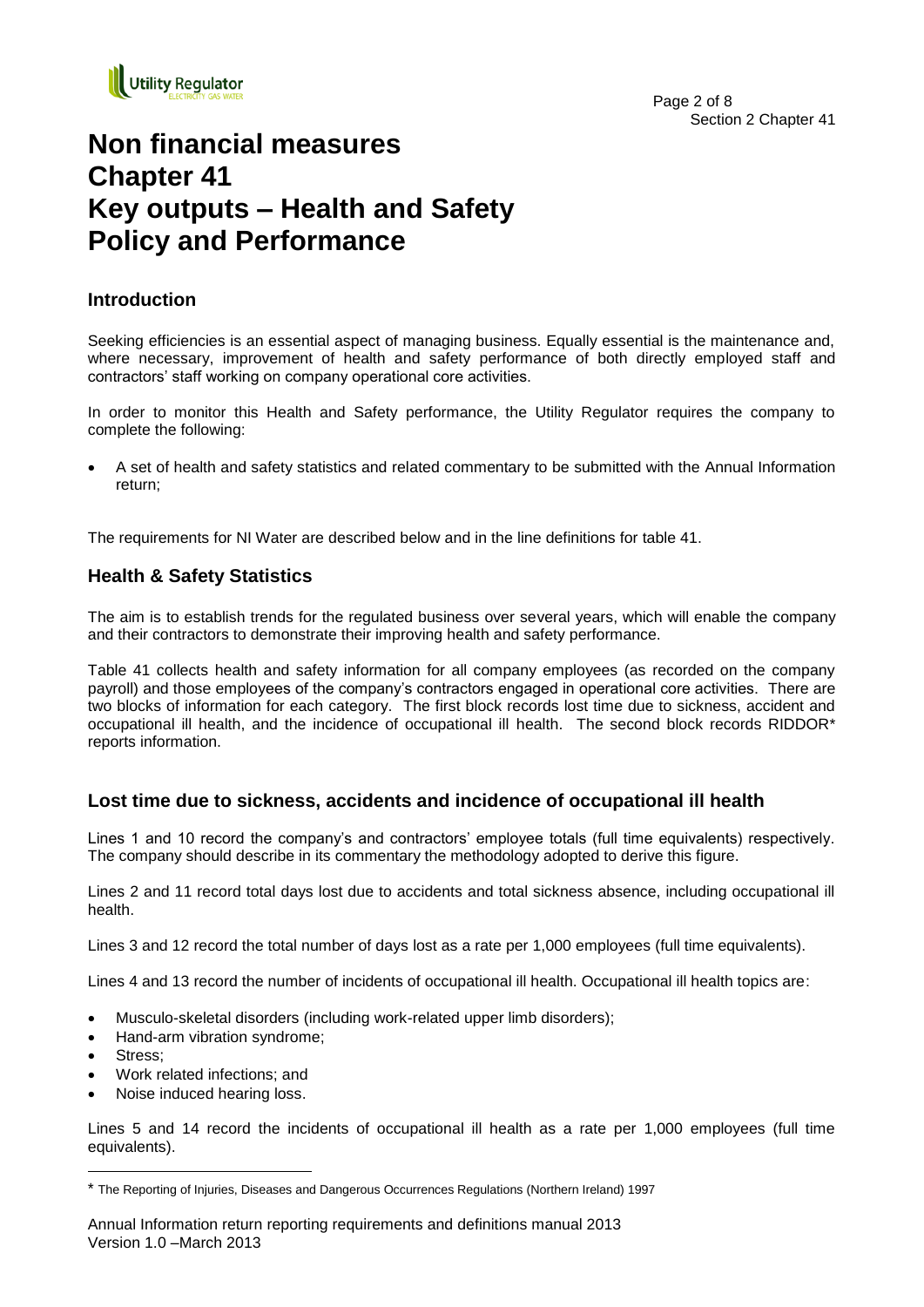

#### **RIDDOR Reports**

The intention is to try and establish the numbers of RIDDOR accidents occurring during the provision of water and sewerage services involving both company and contracted labour.

Lines 6 and 15 record the total number of reports made under RIDDOR. These figures should include major injuries, over three day injuries and cases of disease and dangerous occurrences.

Lines 7 and 16 record the RIDDOR reports as a rate per 1,000 employees (full time equivalents).

Lines 8 and 17 record the three day accident rate per 1,000 employees (full time equivalents).

Lines 9 and 18 record the major/fatal accident rate per 1,000 employees (full time equivalents).

#### **Guidance to the Company**

#### **Scope of information**

The company should report total figures across the whole of the regulated business, i.e. water and sewerage combined, and confirm in their commentary that they have done so.

#### **Diseases and dangerous occurrences**

It is assumed that the numbers of reports of diseases or dangerous occurrences will continue to be so low as not to show any real trend. The numbers should be included in 'Total RIDDOR incidents' (line 6 for employees and line 15 for contractors).

However, if any reports of disease or dangerous occurrences have been made during the year the company should include a brief outline (100 words per individual report) of any such reports in their commentary accompanying table 41.

Where there are multiple reports of one type of RIDDOR reportable disease, for example, vibration white finger, the company should include a paragraph in their commentary setting out the scope of the problem and covering all such incidents.

The company should include in its commentary accompanying table 41 any reports of diseases or dangerous occurrences involving contractors.

The company should set out in its commentary, which accompanies table 41 how it has calculated the rates reported on in the table.

#### **Core operational activities**

It is important to have a means of monitoring trends. The company should define in their commentary accompanying table 41 the core operational activities on which contractors are engaged. The company should make clear whether or not they have included lost time and RIDDOR information for sub-contractors' employees. The company should set out in its commentary a list of the operational activities they have defined as 'core' for both its own and its contractor's employees.

#### **Transient contractors**

For transient contractors it is sufficient to record any accidents which occur to them on a company work site, but it is not necessary to obtain full time equivalent figures. This will only have a slight effect on the accident rate, as it is assumed that the numbers of such contractors having accidents will be small. The company should state in its commentary whether it has included regular and/or irregular transient contractors in the total in line 10.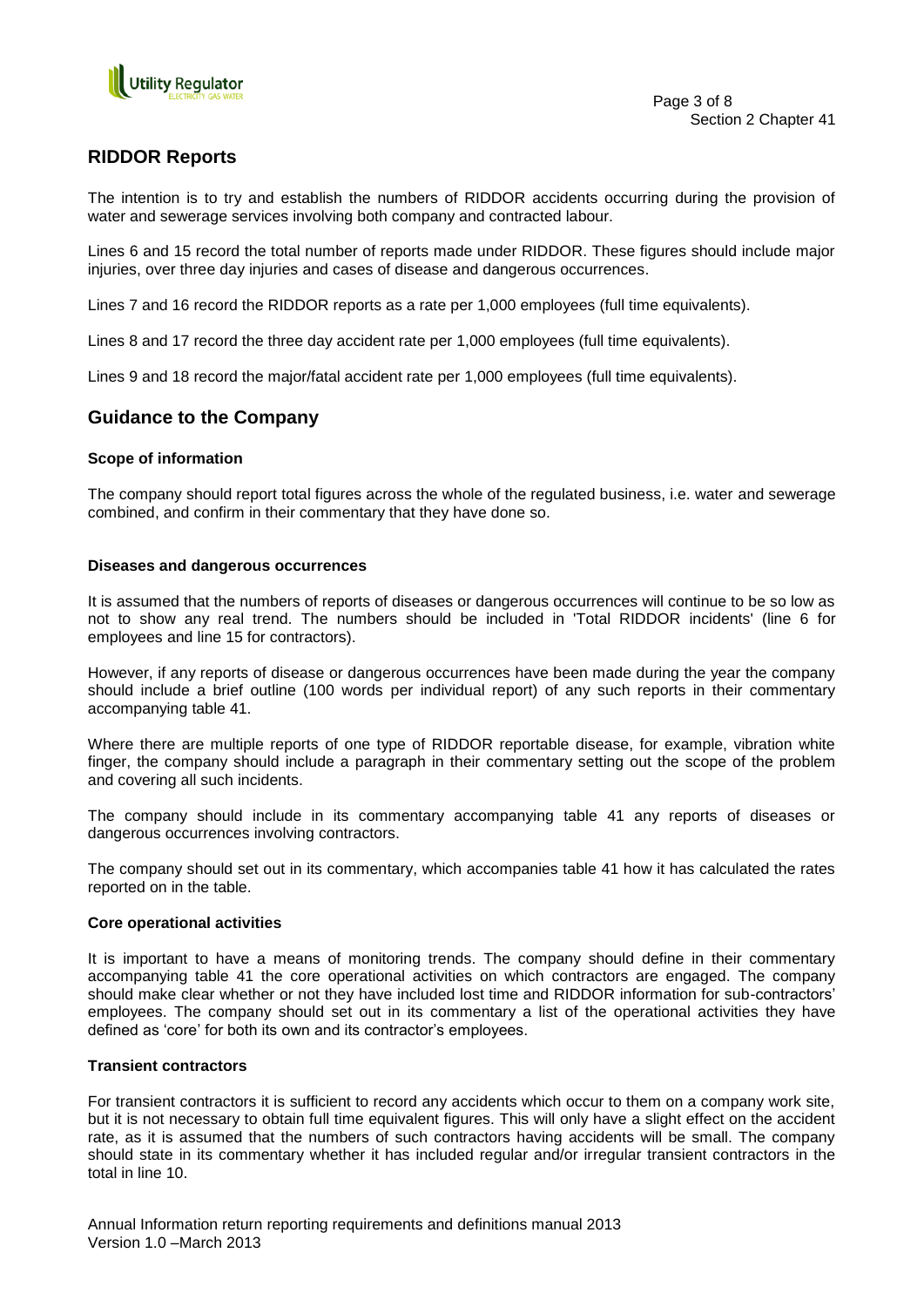

#### **Report year**

The company should state in its commentary whether the report is for the calendar year 2012 or the financial year 2012-13.

#### **Employee totals**

The company should state in its commentary whether its employee and contractors' employee totals are the year end total, or a yearly average.

#### **Occupational ill health**

The company should state in its commentary whether it has experienced any difficulties in reporting cases of occupational ill health against the five topics identified above, and how it has dealt with them.

#### **Guidance to reporters**

The reporter should comment on:

- whether methods used to prepare table 41 are appropriate to meet NIAUR's reporting requirements;
- the reasonableness of the company's definition of 'core operational activity' ;
- the completeness of the company's list of core operational activities;
- the consistency of the company's use of its definition of 'core operational activity' when reporting on its contractors' health and safety information;
- the appropriateness of the confidence grades assigned to the information in table 41.

#### **Supplementary Health and Safety Reports**

There is no requirement for the company to produce the supplementary health and safety reports which had been asked for in previous years.

#### **Line definitions for table 41**

The following terms used in the line definitions below are defined in the following HSE publications:

'A guide to the Reporting of Injuries, Diseases and Dangerous Occurrences Regulations (Northern Ireland) 1997' ISBN 0 337 11259 2.

RIDDOR: Injuries (Over 3-day, major, death) Dangerous occurrence Reportable disease Occupational ill health:

The conditions considered relevant to the water industry are covered in the Performance Measurement Form produced under Clearwater 2010. These are to be considered to be incidents of occupational ill health when confirmed by a medical practitioner.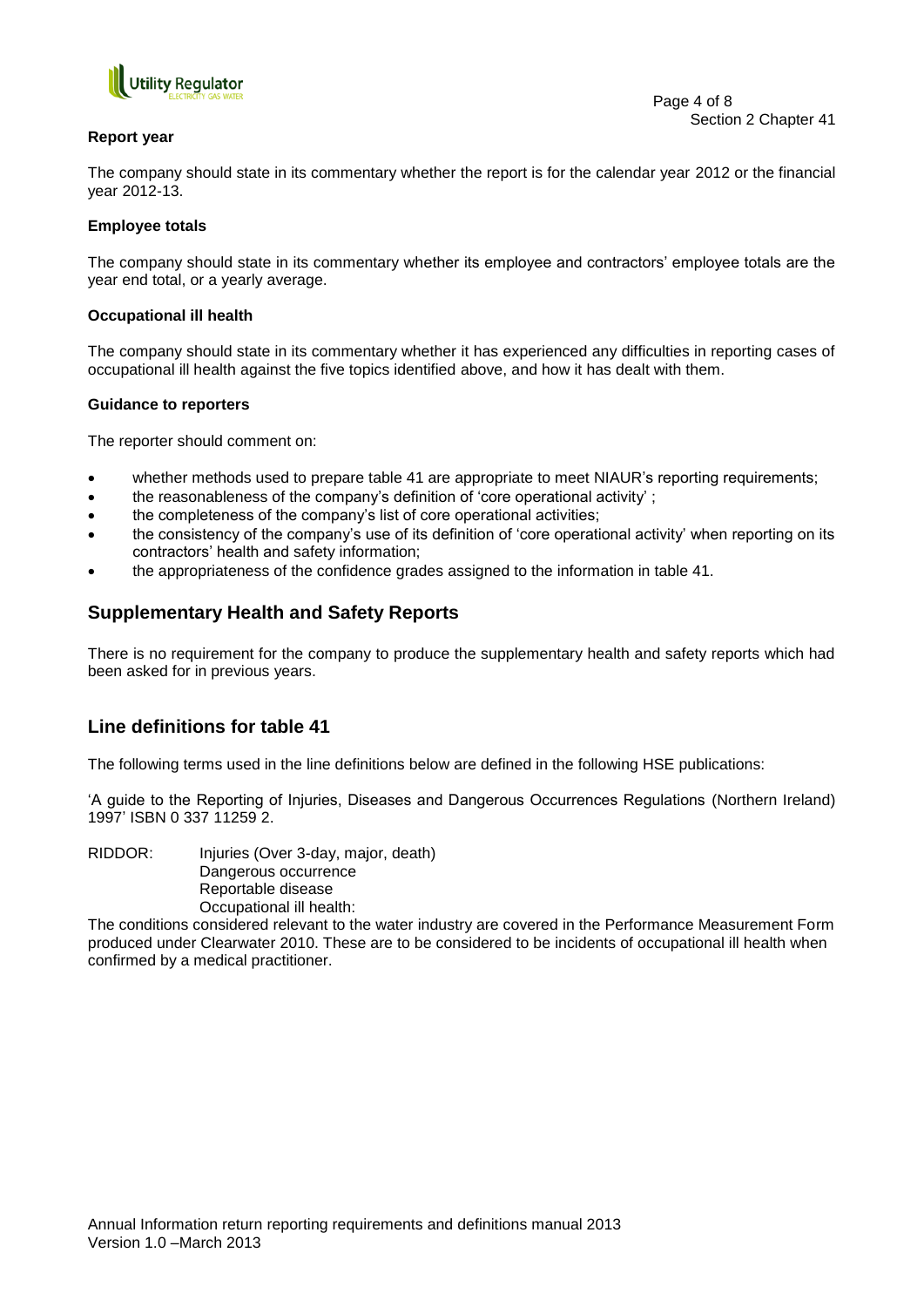

### **Table 41 line definitions**

|                        | Employee total                                      | nr | 0dp |
|------------------------|-----------------------------------------------------|----|-----|
| <b>Definition</b>      | Total number of employees of the regulated business |    |     |
| <b>Primary Purpose</b> | Establishing health & safety performance trends     |    |     |
| <b>Processing rule</b> | Input                                               |    |     |
| <b>Responsibility</b>  | Network Regulation Team on behalf of HSENI          |    |     |

| $\overline{\mathbf{z}}$ | Total days lost due to sickness, accident and<br>occupational ill health                                                        | nr | 0dp |
|-------------------------|---------------------------------------------------------------------------------------------------------------------------------|----|-----|
| <b>Definition</b>       | Total days lost by employees of the regulated business due to<br>sickness, accident and occupational ill health during the year |    |     |
| <b>Primary Purpose</b>  | Establishing health & safety performance trends                                                                                 |    |     |
| <b>Processing rule</b>  | Input                                                                                                                           |    |     |
| <b>Responsibility</b>   | Network Regulation Team on behalf of HSENI                                                                                      |    |     |

|                        | Total days lost – rate per 1,000 employees                 | nr | 2dp |
|------------------------|------------------------------------------------------------|----|-----|
| <b>Definition</b>      | The rate of lost days per 1,000 employees of the regulated |    |     |
|                        | business                                                   |    |     |
| <b>Primary Purpose</b> | Establishing health & safety performance trends            |    |     |
| <b>Processing rule</b> | Input                                                      |    |     |
| <b>Responsibility</b>  | Network Regulation Team on behalf of HSENI                 |    |     |

|                        | Number of incidents of occupational ill health             | nr | 0dp |
|------------------------|------------------------------------------------------------|----|-----|
| <b>Definition</b>      | Number of incidents of occupational ill health recorded by |    |     |
|                        | employees of the regulated business.                       |    |     |
| <b>Primary Purpose</b> | Establishing health & safety performance trends            |    |     |
| <b>Processing rule</b> | Input                                                      |    |     |
| <b>Responsibility</b>  | Network Regulation Team on behalf of HSENI                 |    |     |

| -5                     | Incidents of occupational ill health – rate per 1,000<br>employees                           | nr | 2dp |
|------------------------|----------------------------------------------------------------------------------------------|----|-----|
| <b>Definition</b>      | Rate of incidents of occupational ill health per 1000 employees in<br>the regulated business |    |     |
| <b>Primary Purpose</b> | Establishing health & safety performance trends                                              |    |     |
| <b>Processing rule</b> | Input                                                                                        |    |     |
| <b>Responsibility</b>  | Network Regulation Team on behalf of HSENI                                                   |    |     |

|                        | <b>Total RIDDOR incidents</b>                                                                                                                                                                             | nr | 0dp |
|------------------------|-----------------------------------------------------------------------------------------------------------------------------------------------------------------------------------------------------------|----|-----|
| <b>Definition</b>      | Total number of reports of dangerous occurrences, cases of<br>disease, fatal, major and three day injuries recorded regarding<br>employees of the regulated business which were reported to the<br>HSENI. |    |     |
| <b>Primary Purpose</b> | Establishing health & safety performance trends                                                                                                                                                           |    |     |
| <b>Processing rule</b> | Input                                                                                                                                                                                                     |    |     |
| <b>Responsibility</b>  | Network Regulation Team on behalf of HSENI                                                                                                                                                                |    |     |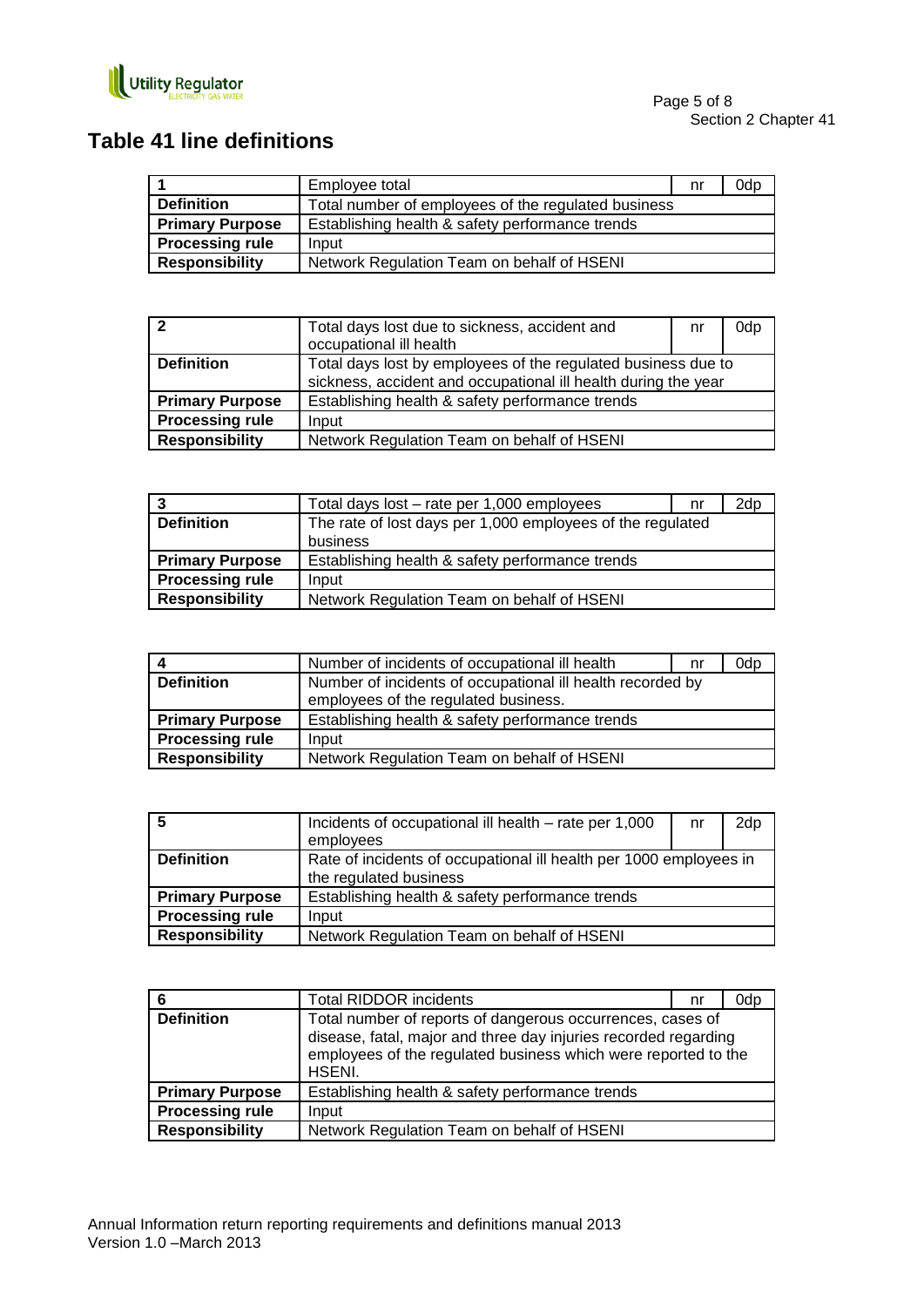

|                        | RIDDOR incidents - Rate per 1,000 employees                                                                                                                                                    | nr | 2dp |
|------------------------|------------------------------------------------------------------------------------------------------------------------------------------------------------------------------------------------|----|-----|
| <b>Definition</b>      | Rate of reports of dangerous occurrences, cases of disease, fatal,<br>major and three day injuries recorded per 1,000 employees of the<br>regulated business which were reported to the HSENI. |    |     |
| <b>Primary Purpose</b> | Establishing health & safety performance trends                                                                                                                                                |    |     |
| <b>Processing rule</b> | Input                                                                                                                                                                                          |    |     |
| <b>Responsibility</b>  | Network Regulation Team on behalf of HSENI                                                                                                                                                     |    |     |

|                        | Three day accident rate per 1,000 employees                      | nr | 2d <sub>p</sub> |
|------------------------|------------------------------------------------------------------|----|-----------------|
| <b>Definition</b>      | Rate of three day accidents per 1,000 employees of the regulated |    |                 |
|                        | business                                                         |    |                 |
| <b>Primary Purpose</b> | Establishing health & safety performance trends                  |    |                 |
| <b>Processing rule</b> | Input                                                            |    |                 |
| <b>Responsibility</b>  | Network Regulation Team on behalf of HSENI                       |    |                 |

| 9                      | Major/fatal accident rate per 1,000 employees                | nr | 2dp |
|------------------------|--------------------------------------------------------------|----|-----|
| <b>Definition</b>      | Rate of major and fatal accidents per 1,000 employees of the |    |     |
|                        | regulated business                                           |    |     |
| <b>Primary Purpose</b> | Establishing health & safety performance trends              |    |     |
| <b>Processing rule</b> | Input                                                        |    |     |
| Responsibility         | Network Regulation Team on behalf of HSENI                   |    |     |

| 10                     | Contractors' employees total                                                      | nr | 0dp |
|------------------------|-----------------------------------------------------------------------------------|----|-----|
| <b>Definition</b>      | Total number of contractors' employees engaged on core<br>operational activities. |    |     |
| <b>Primary Purpose</b> | Establishing health & safety performance trends                                   |    |     |
| <b>Processing rule</b> | Input                                                                             |    |     |
| <b>Responsibility</b>  | Network Regulation Team on behalf of HSENI                                        |    |     |

| 11                     | Total days lost due to sickness, accident and                  | nr | 0dp |
|------------------------|----------------------------------------------------------------|----|-----|
|                        | occupational ill health                                        |    |     |
| <b>Definition</b>      | Total days lost due to sickness, accident and occupational ill |    |     |
|                        | health by contractors' employees engaged on core operational   |    |     |
|                        | activities.                                                    |    |     |
| <b>Primary Purpose</b> | Establishing health & safety performance trends                |    |     |
| <b>Processing rule</b> | Input                                                          |    |     |
| <b>Responsibility</b>  | Network Regulation Team on behalf of HSENI                     |    |     |

| 12                     | Total days lost – rate per 1,000 employees                      | nr | 2d <sub>p</sub> |  |
|------------------------|-----------------------------------------------------------------|----|-----------------|--|
| <b>Definition</b>      | Total days lost - rate per 1,000 contractors' employees engaged |    |                 |  |
|                        | on core operational activities                                  |    |                 |  |
| <b>Primary Purpose</b> | Establishing health & safety performance trends                 |    |                 |  |
| <b>Processing rule</b> | Input                                                           |    |                 |  |
| <b>Responsibility</b>  | Network Regulation Team on behalf of HSENI                      |    |                 |  |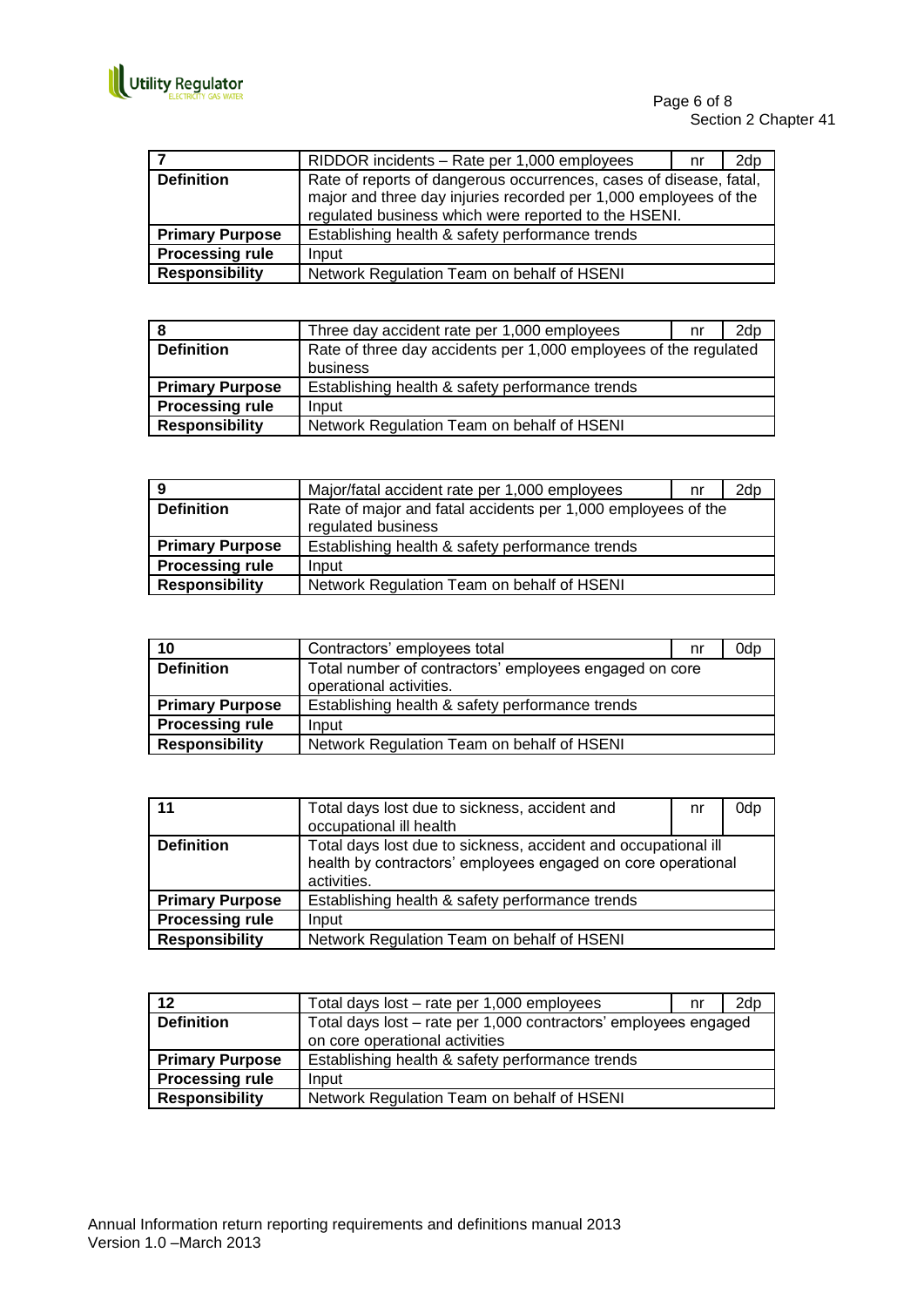

Page 7 of 8 Section 2 Chapter 41

| 13                     | Number of incidents of occupational ill health                 | nr | 0dp |
|------------------------|----------------------------------------------------------------|----|-----|
| <b>Definition</b>      | Number of incidents of occupational ill health occurring to    |    |     |
|                        | contractors' employees engaged on core operational activities. |    |     |
| <b>Primary Purpose</b> | Establishing health & safety performance trends                |    |     |
| <b>Processing rule</b> | Input                                                          |    |     |
| <b>Responsibility</b>  | Network Regulation Team on behalf of HSENI                     |    |     |

| 14                     | Incidents of occupational ill health – rate per 1,000               | nr | 2dp |
|------------------------|---------------------------------------------------------------------|----|-----|
|                        | employees                                                           |    |     |
| <b>Definition</b>      | Rate of incidents of occupational ill health per 1,000 contractors' |    |     |
|                        | employees engaged on core operational activities                    |    |     |
| <b>Primary Purpose</b> | Establishing health & safety performance trends                     |    |     |
| <b>Processing rule</b> | Input                                                               |    |     |
| <b>Responsibility</b>  | Network Regulation Team on behalf of HSENI                          |    |     |

| 15                     | <b>Total RIDDOR incidents</b>                                                                                                                                                                                            | nr | 0dp |
|------------------------|--------------------------------------------------------------------------------------------------------------------------------------------------------------------------------------------------------------------------|----|-----|
| <b>Definition</b>      | Total number of dangerous occurrences, cases of disease, fatal,<br>major and three day injuries recorded regarding contractors'<br>employees engaged on core operational activities which were<br>reported to the HSENI. |    |     |
| <b>Primary Purpose</b> | Establishing health & safety performance trends                                                                                                                                                                          |    |     |
| <b>Processing rule</b> | Input                                                                                                                                                                                                                    |    |     |
| <b>Responsibility</b>  | Network Regulation Team on behalf of HSENI                                                                                                                                                                               |    |     |

| 16                     | RIDDOR incidents - rate per 1,000 contractors'<br>employees                                                                                                                                                                  | nr | 2dp |
|------------------------|------------------------------------------------------------------------------------------------------------------------------------------------------------------------------------------------------------------------------|----|-----|
| <b>Definition</b>      | Rate of reports of dangerous occurrences, cases of disease, fatal,<br>major and three days injuries recorded per 1,000 contractors'<br>employees engaged on core operational activities which were<br>reported to the HSENI. |    |     |
| <b>Primary Purpose</b> | Establishing health & safety performance trends                                                                                                                                                                              |    |     |
| <b>Processing rule</b> | Input                                                                                                                                                                                                                        |    |     |
| <b>Responsibility</b>  | Network Regulation Team on behalf of HSENI                                                                                                                                                                                   |    |     |

| 17                     | Three day accident rate per 1,000 contractors'<br>employees                                             | nr | 2dp |
|------------------------|---------------------------------------------------------------------------------------------------------|----|-----|
| <b>Definition</b>      | Rate of three days accidents per 1,000 contractors' employees<br>engaged in core operational activities |    |     |
| <b>Primary Purpose</b> | Establishing health & safety performance trends                                                         |    |     |
| <b>Processing rule</b> | Input                                                                                                   |    |     |
| <b>Responsibility</b>  | Network Regulation Team on behalf of HSENI                                                              |    |     |

| 18                     | Major/fatal accident rate per 1,000 contractors'<br>employees                                             | nr | 2dp |
|------------------------|-----------------------------------------------------------------------------------------------------------|----|-----|
| <b>Definition</b>      | Rate of major/fatal accidents per 1,000 contractors' employees<br>engaged in core operational activities. |    |     |
| <b>Primary Purpose</b> | Establishing health & safety performance trends                                                           |    |     |
| <b>Processing rule</b> | Input                                                                                                     |    |     |
| <b>Responsibility</b>  | Network Regulation Team on behalf of HSENI                                                                |    |     |